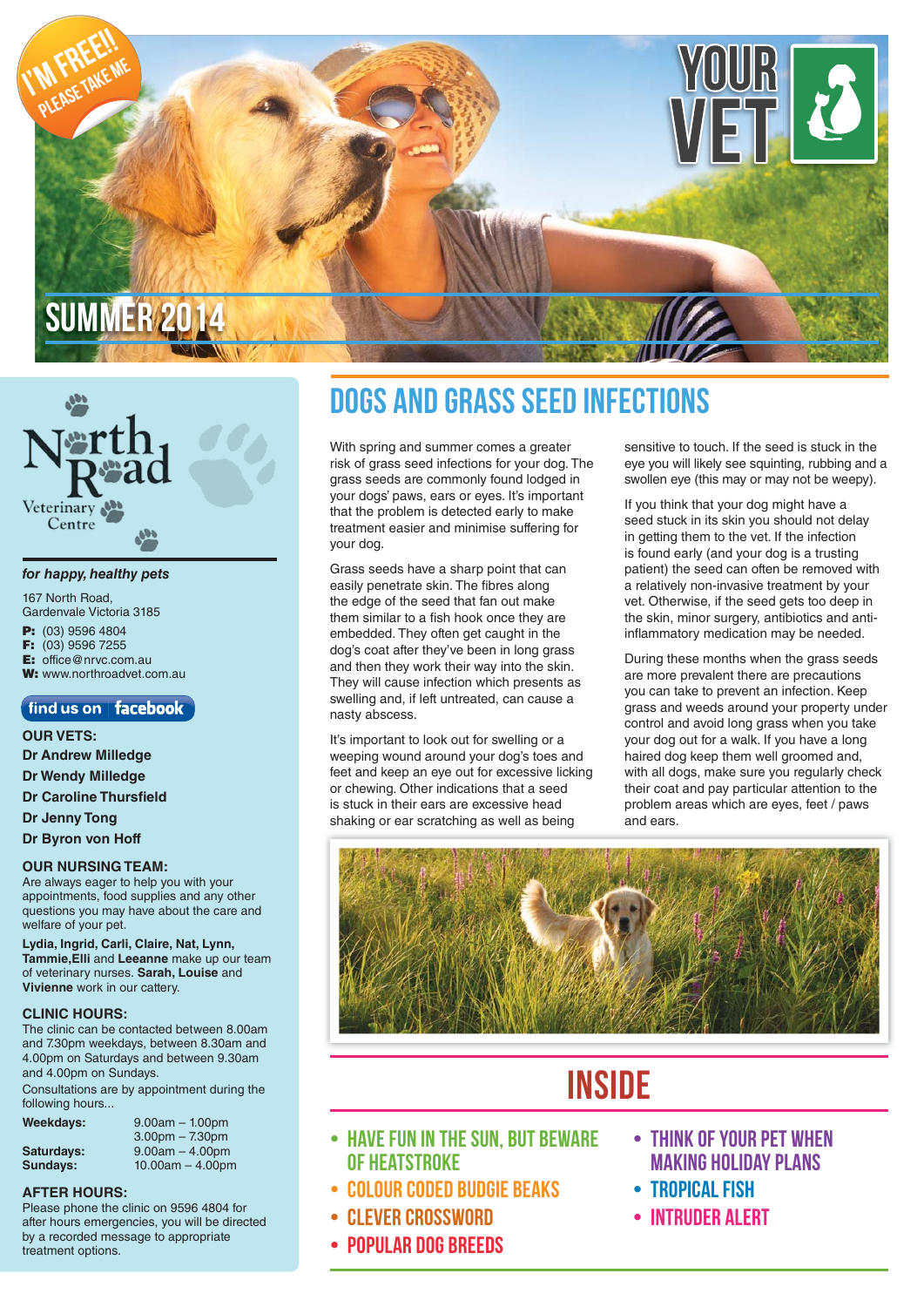### **Have Fun in the sun, but beware of Heatstroke**

Everyone should know the golden rule of not leaving pets unattended in cars in warm weather. Nevertheless every summer many dogs and children die from heatstroke. Dogs-in-cars is not the only way for your pet to suffer from this potentially fatal problem.

### **What is heatstroke, and how can we prevent it from happening?**

Unlike humans, dogs don't cool off by sweating through their skin. The only way they can lower their body temperature is to pant, and to sweat a little through their paws. To pant effectively they rely on the air around them being cooler than their own temperature; this will allow the heat in their moist breath to dissipate and be removed into the environment. They also rely on the environment being a little dry. High humidity makes it harder for them to cool off.

Dogs suffer heatstroke when their internal body temperature gets much too high (an example is when severe seizures occur or the pet over-exercises); when the external temperature is too high and the dog cannot seek shade (dogs-in-cars); and when there is no access to water and shade on a very hot day.

'Pocket' pets like guinea pigs are extremely sensitive to heat, and can die from just lying in their cages on a warmer-than-usual day, if the sun's movement means their cage is no longer in the shade. Cats are far too sensible to let themselves get hot via over-exercising, but are just as susceptible as dogs if confined to a hot situation with no escape.

Heatstroke can occur when you least expect it. There are hidden traps. For example, 'over-exercise' can occur without an owner realising that it's too warm. A dog running alongside a bicycle is likely to be doing somewhere between 15kph-20kph. The effect of wind on skin will keep the owner cool, but won't work for the dog. So the owner may think it's cooler than it really is. Dogs run for enjoyment and to keep up. They can develop a raised core temperature within minutes, but may not start flagging until it's dangerously elevated and their lives are already in danger.

Another example is the frantic, ball-chasing dog, who will NOT give up chasing until the owner stops playing. The owner, believing he/ she is helping their dog with some healthy exercise, keeps throwing the ball. Many dogs have suffered heatstroke for this reason, sometimes fatally.

To help prevent heatstroke don't leave your dog in the car, except on the very coolest of days; avoid heavy exercise except in the cool of the morning and late evening and ensure that they can access shade and water at ALL times in the garden.

If you have a guinea, providing them with a frozen water bottle to lie against on days warmer than high 20's can make a big difference to their core body temperature. If you have a cat, keeping it well supplied with chilled gin-and-tonic should do the trick!



## **Clever colour coded budgie beaks**

When it comes to deciding who is dad and who is mum, budgies are nosey little birds. The two sexes are colour coded by their beaks.

Budgies have a strip of tissue over their beak called the cere. In juvenile budgies this area is a tan colour but, as they get older, the male's cere becomes a brilliant blue, whilst the female's cere remains a tan to pink colour. Things can sometimes get confusing, however, as, male budgies can develop testicular (sex gland) tumours that produce hormones, and these hormones can change the colour of the cere from blue back to brown!

#### **Down:**

- **1.** Spring and summer bring a greater risk of which seed infection for dogs?
- **3.** Prevent other cats from  $\frac{1}{2}$   $\frac{1}{2}$   $\frac{1}{2}$   $\frac{1}{2}$   $\frac{1}{2}$   $\frac{1}{2}$ in your home, before they start.
- **5.** Budgies have a strip of tissues on their beak called a what?
- **6.** Tropical fish come in two varieties: fresh water and what water?

#### **Across:**

- **2.** Dogs can't cool off by through their skin.
- 4. When going on holiday, make sure your  $pets$  \_ \_ \_ \_ \_ \_ \_ \_ \_ \_ \_ are current.
- 6. One of the most popular dog breeds in Australia is the  $\frac{1}{2}$   $\frac{1}{2}$   $\frac{1}{2}$   $\frac{1}{2}$   $\frac{1}{2}$   $\frac{1}{2}$   $\frac{1}{2}$   $\frac{1}{2}$   $\frac{1}{2}$   $\frac{1}{2}$   $\frac{1}{2}$   $\frac{1}{2}$   $\frac{1}{2}$   $\frac{1}{2}$   $\frac{1}{2}$   $\frac{1}{2}$   $\frac{1}{2}$   $\frac{1}{2}$   $\frac{1}{2}$   $\frac{1}{2}$   $\frac{$ **Bull Terrier.**
- 7. Grass seeds are commonly found logged in your dogs' paws, ears and where?

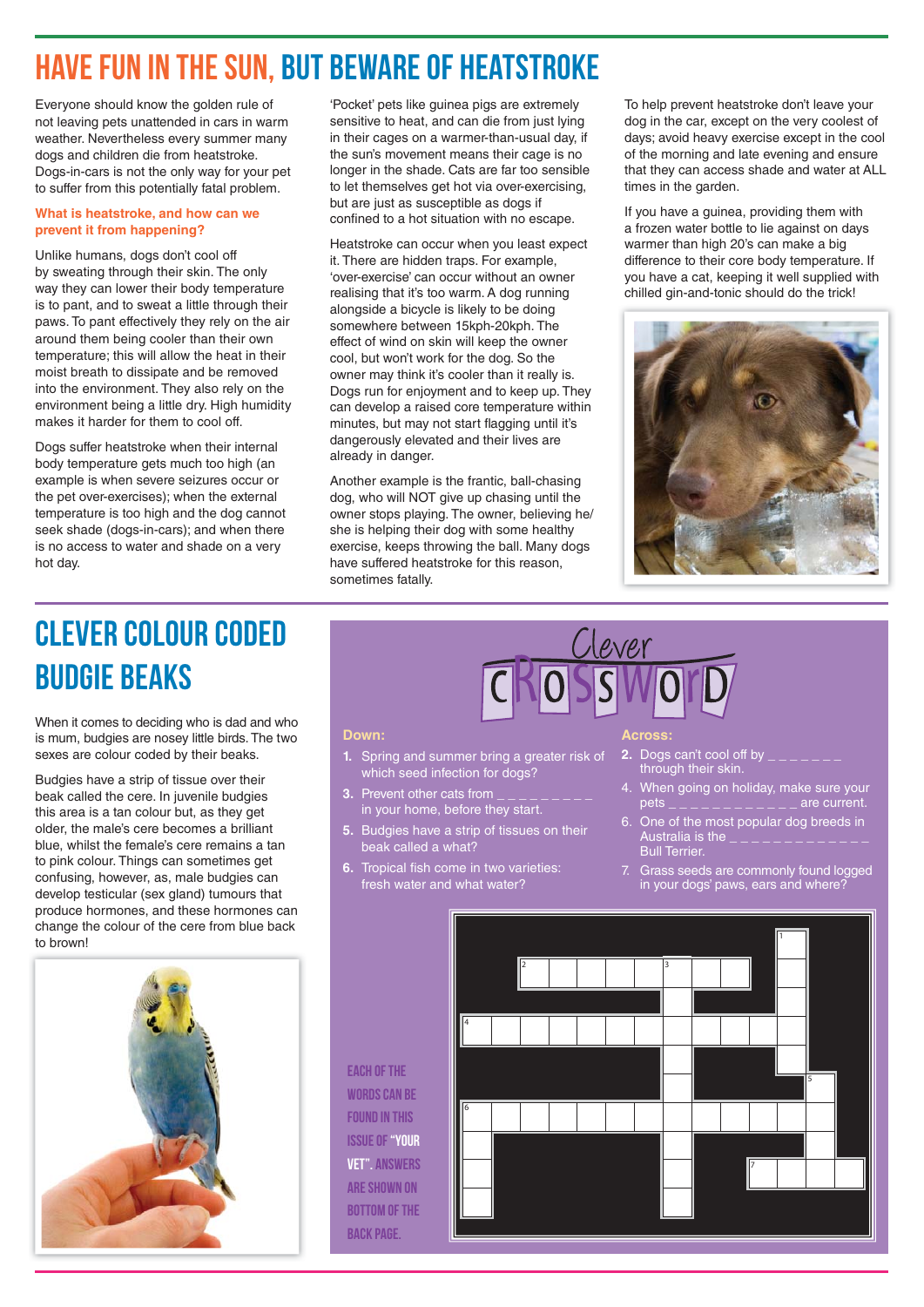### **popular dog breeds**

There are many reasons why we love our dogs. They can be a valuable addition to the family or great company for those on their own. In Australia it seems that the most popular breeds of dog are intelligent, strong and active – perhaps this is because we have quite active lifestyles so dogs with these qualities suit us well.

Four of the most popular breeds in Australia are:

#### **1. The Staffordshire Bull Terrier**

Staffys are strong and muscular dogs for their size. They play, work and love at full pace and are intelligent, persistent and active. They are extremely courageous, obedient and affectionate. To say that they are "people friendly" is an understatement, which also means that they are not overly wary of people outside their group. They need a stern and solid human pack leader and should be socialised well with other dogs from an early age.

**Health:** Staffordshire Bull Terriers can be prone to cataracts and hip dysplasia.



**History:** They originate from Staffordshire, England, in the nineteenth century and come from a cross between Bulldogs and various local terriers that were similar to the Manchester Terrier.

#### **2. Labrador Retrievers**

Labrador Retrievers come in two types, English or American. The English Labs are heavier, thicker and blockier while the American Labs are tall and lanky. Whichever the origin, all Labrador Retrievers make great family dogs as they are loyal, affectionate, intelligent, patient and very eager to please. Their desire to please makes them easy to train and excellent service dogs.

**Health:** Labrador Retrievers are prone to hip and elbow dysplasia as well as eye disorders.

**History:** The Lab originated in Newfoundland, where it accompanied fishermen in their work and caught fish that came loose from the lines. It was also trained to jump into the cold waters to help pull in the nets. Specimens were brought to England in the 1800s by English ships coming from Labrador.

### **3. German Shepherds**

A German Shepherd is another dog that is extremely well suited to service. They are faithful, brave, keen, alert, obedient, intelligent and eager to please. These qualities also make them great in families. They are generally a one person or one family dog and can often be wary of strangers due to their protective nature and loyalty to their group. Good socialising early on with other people and dogs will decrease their possessive nature. German Shepherds need plenty of mental and physical stimulation and are not suited to being left alone in a yard all day.

**Health:** German Shepherds can be prone to hip and elbow dysplasia, blood disorders and digestive problems.

**History:** In Karlsruhe, Germany, Captain Max von Stephanitz and other breeders worked to produce a dog that was

responsive, obedient and good-looking using longhaired, shorthaired and wire-haired local herding and farm dogs from Wurtemberg, Thurginia and Bavaria. The dogs were presented at Hanover in 1882, and the shorthaired variety was first presented in Berlin in 1889.

### **4. Cavalier King Charles Spaniels**

Cavalier King Charles Spaniels are loving, keen and happy dogs. They seem to be wagging their tail most of the time. They are outgoing, sporty and brave. They are intelligent and respond well to a gentle approach to training. They have a good reputation as well behaved dogs and love human companionship. They also get on well and can be trusted with other animals. They are suited to being a constant companion, as they do not like being left alone, but be wary of letting them develop small dog syndrome by treating them too much like a baby.

**Health:** Cavalier King Charles Spaniels are prone to syringomyelia, hereditary eye diseases such as cherry eye, dislocating kneecaps (patella), back troubles, ear infections, and early onset of deafness or hearing trouble.

**History:** Cavalier King Charles Spaniels are named after King Charles II and are descended from the King Charles Spaniel. In the late 1600s the King Charles Spaniels were interbred with Pugs, which resulted in a smaller dog with flatter noses, upturned faces, rounded heads and protruding eyes which we now know as the King Charles Spaniel (English Toy Spaniel).

Other dogs on the favourites list are the Golden Retriever, which comes in at number five, six is the Border Collie, seven is the American Staffordshire Terrier, eight is the Poodle, nine is the Pug and ten is the Rottweiler.



### **Think of your pet when making holiday plans**

The best way to enjoy your holiday is to follow the Boy Scout motto - "Be prepared". If you can sail out the door knowing that your pet is safe and secure, with contingency plans in place, then a state of blissful relaxation is more likely.

If leaving your pet in a boarding establishment visit the premises and make sure you feel comfortable with the set up. Book early – Most good boarding establishments are filled to capacity over Summer.

Carers should be made familiar with your pet's routine. For example if you have a 'paws-on-the-floor' policy in your house make sure this is upheld whilst you are away. Habits such as sleeping on the furniture or in your bed can be very difficult to break.

establishment or carer to feed your pet its usual diet. Sudden changes in diet frequently cause gastric upsets.

Provide the boarding establishment or carer with your holiday itinerary, your contact details, your vet's details and also your expectations should an unexpected emergency occur. For example if your pet is bitten by a snake or is involved in a road traffic accident is there a financial cap on treatment costs? Or would you prefer a 'spare-noexpense', 'refer-if-necessary', approach?

Ensure your pet's vaccinations are current.

If your pet is on medication, make sure there are sufficient supplies for the duration of the holiday.